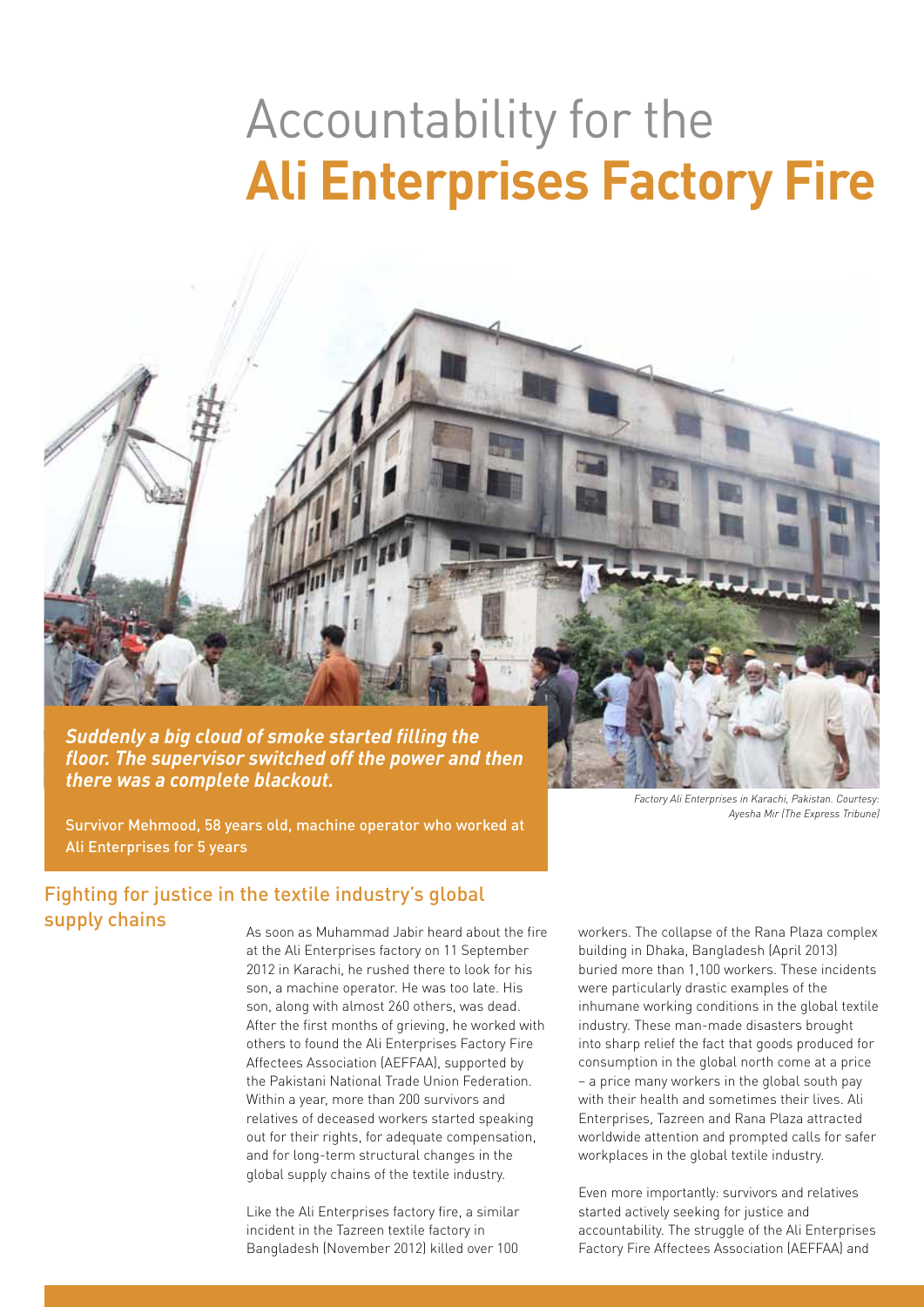

*Factory Ali Enterprises in Karachi, Pakistan. Courtesy: Ayesha Mir (The Express Tribune)*

their allies is testament to the need for proper legal remedies, both in the production states as well as in the countries from where the goods are ordered. In Pakistan, lawyers represented victims in the ongoing criminal proceedings against the factory owners and along with affectees brought a public interest litigation petition demanding proper investigation into the responsibility borne by the relevant state authorities and private actors. The search for accountability was not limited, though, to Pakistan. It was global: in Germany and Italy, the affectees sought answers to the question of what responsibility is borne by buyers and social auditors.

## **Claim against buyer KiK in Germany – a landmark case for supply chain liability**

The only major buyer of the clothes produced at the Ali Enterprises factory, German retailer KiK Textilien und Nonfood GmbH, agreed to pay one million USD as a short-term relief, and to

*On the day of the fire, I escaped by jumping from the mezzanine floor. It was about 30-40 feet high. I fell in the bushes. Other people were jumping from the same window.* 

Survivor Shahzad Ali had worked at Ali Enterprises for 4 years. His entire leg was fractured in the fall.

negotiate longer-term compensation through the Pakistan Institute of Labour Education & Research. The negotiations dragged on and only gained momentum when in 2013 the European Center for Constitutional and Human Rights (ECCHR) filed an amicus brief at the High Court of Sindh laying out the responsibility of KiK for the fire safety measures. Finally, the AEFFAA rejected an offer by KiK. Instead, they decided to file a lawsuit against KiK in Dortmund, Germany, in March 2015 arguing that adequate reparations for the victims is not a matter of charity, but of legal liability. The first hearing in the case will be held in November 2018.

# **Compensation facilitated by the International Labor Organisation – a historic agreement**

In August 2016, the German court accepted jurisdiction and granted legal aid to the Pakistani claimants. Shortly after this significant decision – in separate negotiations, at the request of both the German and Pakistani governments – KiK committed to pay 5.15 million USD to those affected. The agreement signed in September 2016 was the result of talks between KiK and IndustriALL Global Union and the Clean Clothes Campaign, facilitated by the International Labour Organization (ILO). This agreement followed the precedent of the Rana Plaza Compensation Arrangements. Notwithstanding this victory, the proceedings in Germany continued. The Pakistani claimants are still seeking accountability beyond voluntary giving.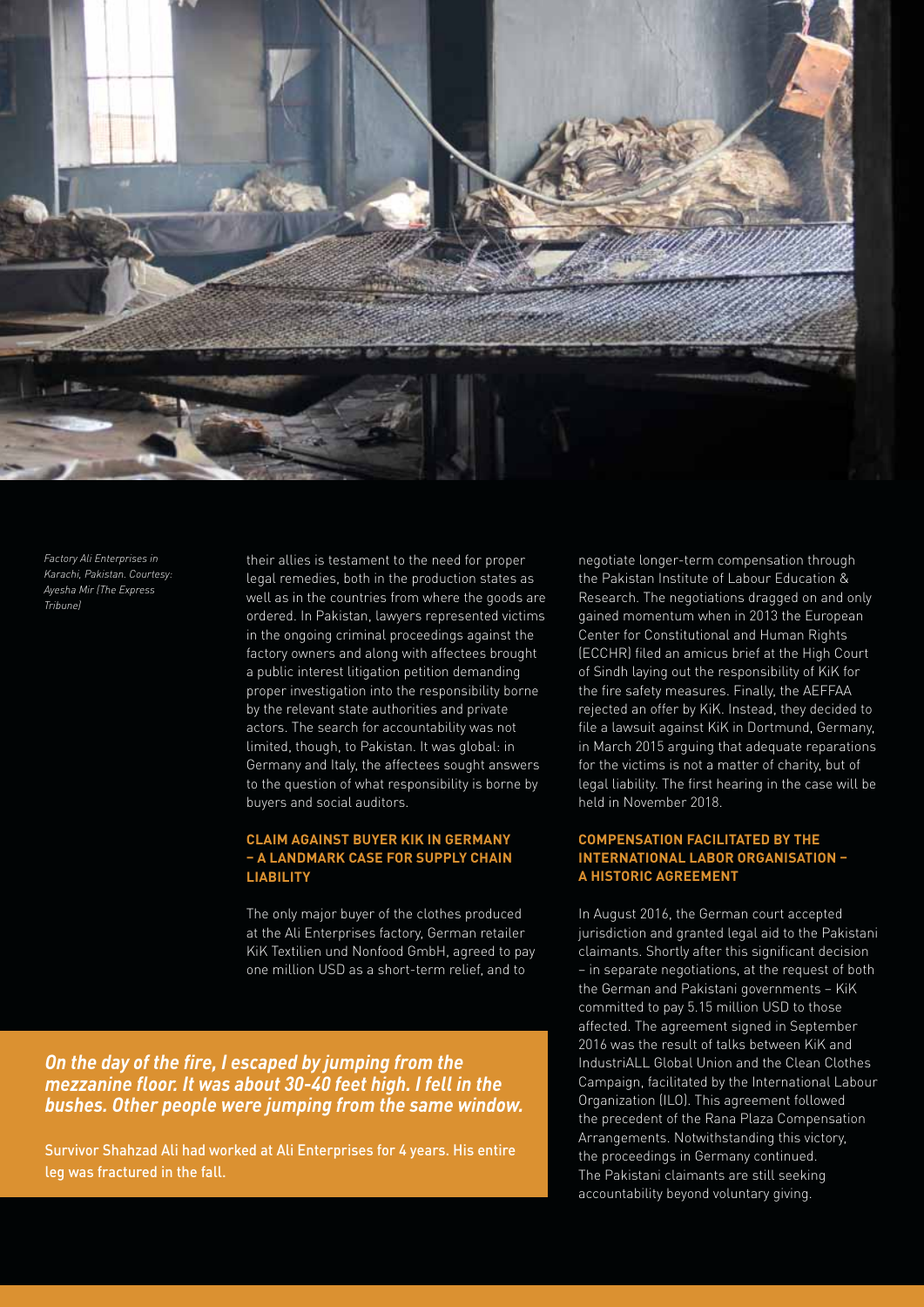*Fire extinguishers were only installed on the days that auditors would visit.*

Aleem Ahmed, born 1957, worked for 5 years at Ali **Enterprises** 

### **Italian auditor issued certificate to Ali Enterprises factory – investigations needed**

Just a few week before the factory fire, in August 2012, the Italian company RINA Services S.p.A. issued an SA8000 certificate to Ali Enterprises. The SA8000 is supposed to guarantee safety and socially acceptable practices at workplace. The certificate followed a social audit conducted by a RINA subcontractor in Pakistan. In 2014 the AEFFAA, represented by Italian lawyers, submitted a report on the role of RINA to the Italian state prosecutor who opened criminal investigations. The last judicial hearing of the case took place in September 2018.

### **Fundamental overhaul of the auditing system – OECD complaints as a soft law tool**

Marking the sixth anniversary of the factory fire, an international coalition of seven human rights, labor and consumer organizations together with the AEFFAA filed a complaint against RINA to the National Contact Point at the Ministry for Economic Development in Rome. The complainants argue that the company violated the Guidelines for Multinational Enterprises of the Organisation for Economic Co-operation and Development (OECD) by undertaking negligent audits, failing to detect the gravest fire hazards.

#### **Insufficient access to remedy, a lack of global accountability – a long way to go**

The AEFFAA have brought their claims and perspectives to UN fora as well to courts and soft-law platforms in Germany and Italy. They are determined to show that relying on the goodwill of companies for compensation after factory disasters is not enough and that there can be no accountability process without an active role of those affected. However, these remedy processes have been slow and insufficient. In Germany, the claimants struggle e.g. with the lack of a collective claim mechanism. In Italy the criminal proceedings are extremely slow. The Pakistani public interest litigation took years without concrete results, while the criminal case against the factory owners was dropped. And yet, the case has become an important focus for discussions in political circles, with legal scholars, and among concerned consumers. It has been called a game changer for accountability in global supply chains.

#### **Recommendations**

- Governments and companies need to improve access to remedies for victims of Ali Enterprises and other human rights violations.
- • Companies and social auditors should make all social auditing reports public.
- Governments should adopt laws requiring companies to do human rights due diligence.
- • Governments should make companies liable for human rights violations in their supply chain.
- • Governments should make auditors liable, to ensure that there are consequences when an audit fails to identify risks and/or violations.